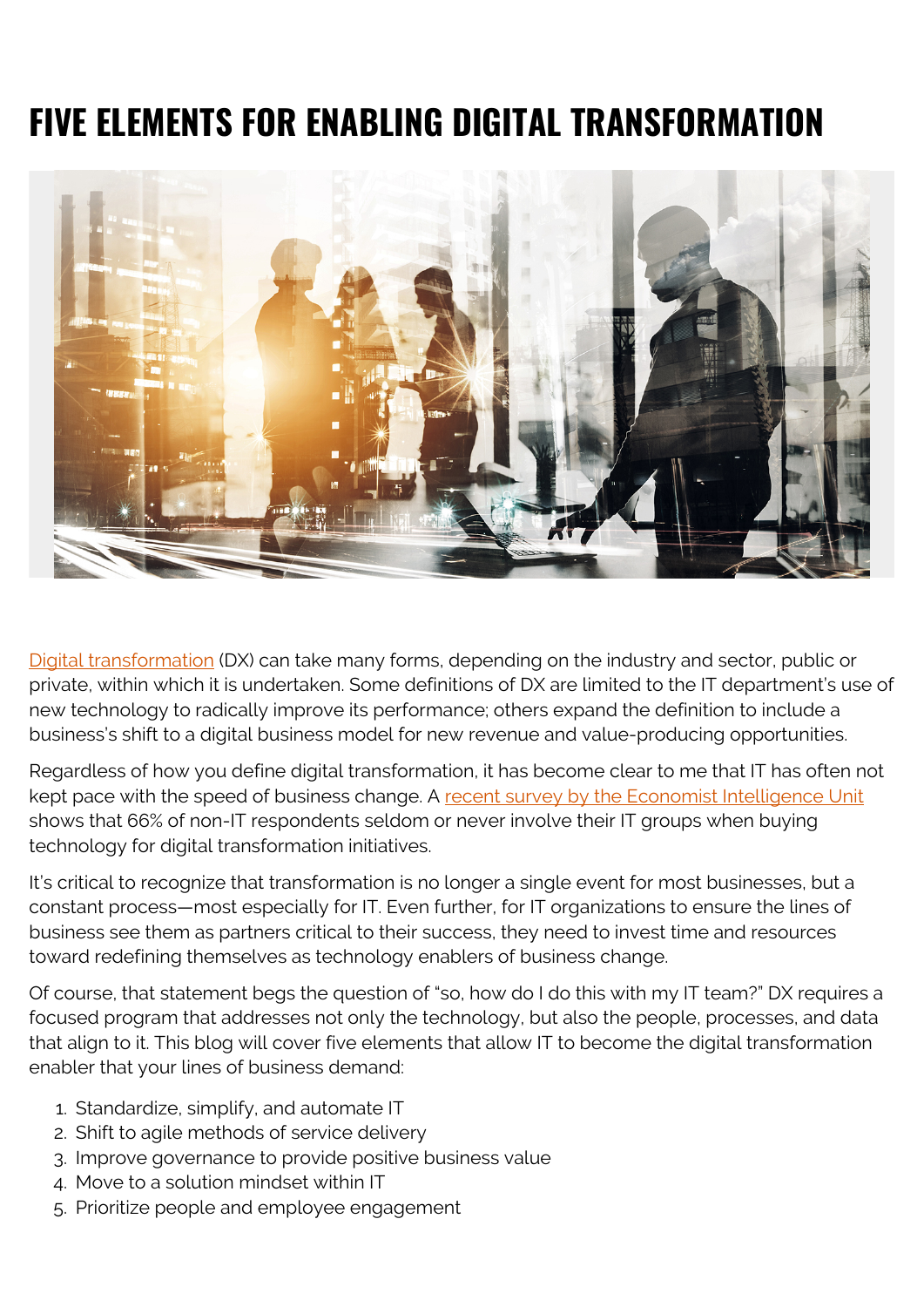Combining these five elements into an effective program will fuel your DX as well as advance IT from a cost center to a true business partner and enabler.

## **Standardize, Simplify, and Automate IT**

When working with organizations, we frequently see complicated, meaningless, and illogical processes that intimidate users and waste valuable time. Additionally, there sometimes is an overemphasis on processes, which can stamp out innovation and discourage creativity—and those are critical to DX for agencies and business alike. To be effective, processes need to be standardized (using out-of-the-box tools), measurable, accountable, repeatable, and time-bound—or SMART, as the acronym is commonly known.

In my experience, the simpler your processes, the more easily they can be updated to reflect the

new developments and priorities of your organization. For this reason, ITIL® best practices for ITSM have become the accepted basis of improved service delivery. Instead of building on legacy manual processes often developed over time to suit unique needs, we recommend starting with simple ITIL processes that can be automated to eliminate inefficiencies and issues commonly associated with the integration of incident management and change management.

The greatest power and cost-efficiency of starting with automation of **ITIL** processes is regulatory compliance because it can easily enforce required best practices and generate the audit evidence that proves compliance. Integrated ITIL processes form the foundation of ISO 20000 certification, and that certification typically requires process documentation and proof of compliance, with evidence such as approved Requests for Change (RFCs). To fully harness the audit evidence power of automating ITIL processes, adopt and leverage an integrated set of core technologies that codify those IT processes within your service desk and extend this process model to include discovery, monitoring, and event correlation based on service models. Even further, by adding automation and orchestration tools to your service models, they act as the "glue," bonding these major technical tenets into a functional foundation and providing speed and agility with which to respond to constant business change. Simple, efficient, and automated processes translate to less risk, reduced cost, increased productivity, and recognition of bottom line revenue.

## **Shift to Agile Methods of [Service Delivery](https://blogs.bmc.com/blogs/itil-service-delivery/)**

We often see IT organizations remain too focused on traditional service management. These IT organizations are accustomed to sequenced tasks that lead to a final deliverable of a project and work on them in order. This methodology is referred to as "waterfall" and is the simplest to understand. However, when building and delivering [IT services](https://blogs.bmc.com/blogs/it-service/) for the enterprise, the main goal is to meet user needs, and those needs change over time. That said, shifting to a more agile approach offers continuous service improvement based on user feedback, historical performance data, and changes in business requirements.

My Customer Success team at BMC was recently asked to help a 116-year-old company modernize its  $IT$  operations to go along with the new technology they purchased. While this US automaker can bring innovative cars to market, its IT operations were not necessarily able to deliver DX back to the enterprise as quickly as they would like. They turned to BMC to not only bring them best-in-class service management technology, but also to help their IT team learn new, agile ways of operating. First, we focused on developing simple service requests that captured critical data and were able to be implemented within a two-week period, as opposed to designing long, complicated services that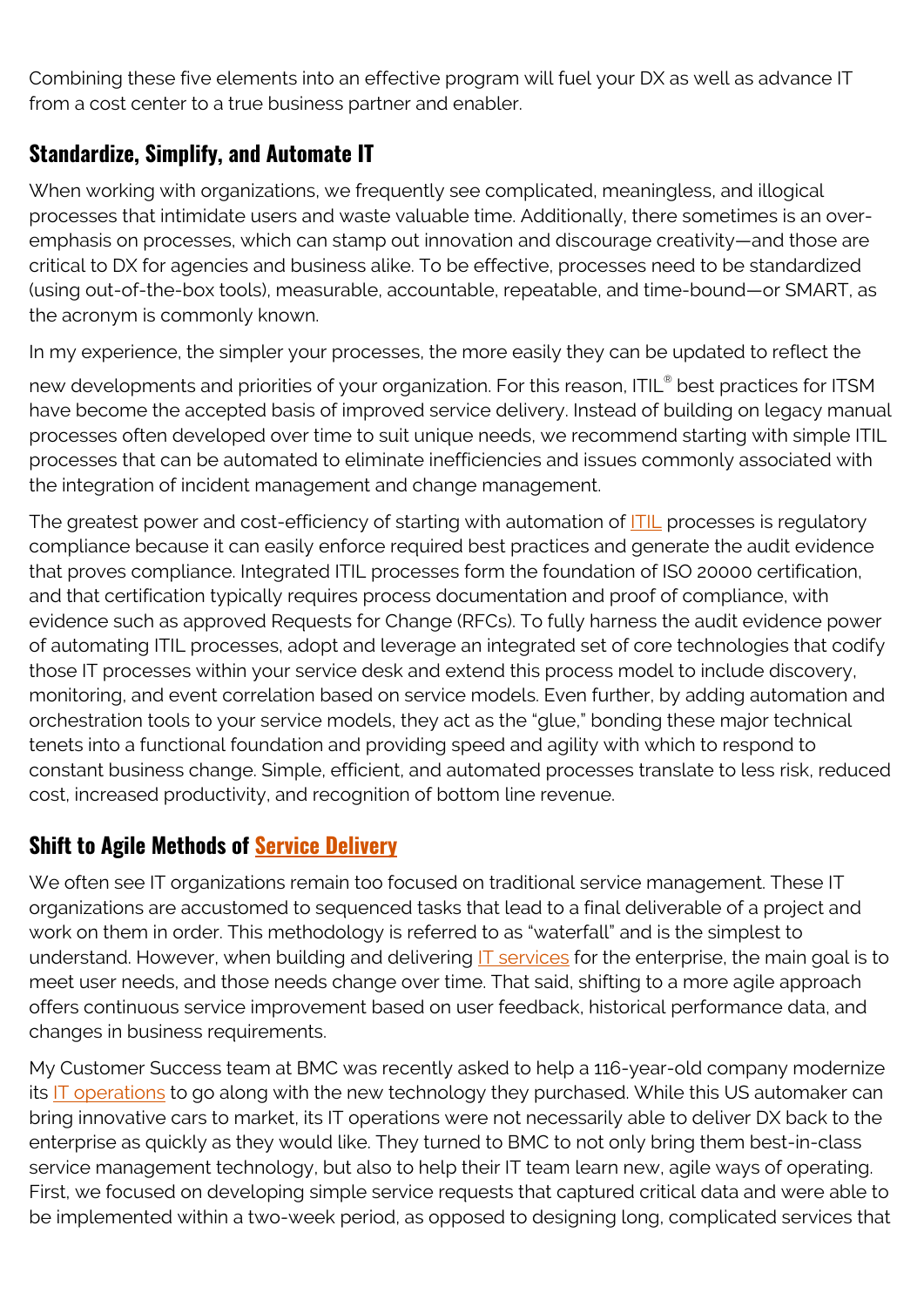would have taken longer to develop and deploy. We then ran a series of orchestrated sprints where we helped the company execute specific development tasks quickly and holistically. Prior to the sprints we executed standardization around forms across all lines of business (LOBs) to reduce duplication and unnecessary customization for common tasks and needs. With our mentoring and combined team efforts, we were able to release their modernized service desk to half their worldwide employees eight months ahead of schedule.

Adopting a more agile approach not only creates teams of empowered individuals, but when applied to service delivery, it also helps build a partnership with IT and the LOBs. That partnership involves working together to solve problems, improve services, and build better quality by incorporating feedback from iterative sprints, enabling a faster time to market and earlier return on investment.

#### **Improve Governance to Provide Positive Business Value**

We often encounter a siloed approach toward IT governance. The problem with siloed governance is that it can lead to redundant work and tools, poor organization-wide communication, and a lack of focus on organizational change management, often resulting in differing priorities between the business and IT. This experience is further underscored in the results of the Economist survey, which demonstrates that what IT understands to be a DX priority for the company is not aligned with what their counterparts prioritize in the LOBs.

When clients ask for our assistance to improve governance within their IT organizations, we often start by recommending that they include LOBs within their governance structure. This helps IT maintain visibility and alignment to future business changes while also assisting the LOBs in understanding foundational or core IT practices, standards, performance, and value measurements. This partnership with the business allows IT to learn about the LOBs' needs and goals sooner and to provide critical training to ensure successful adoption of DX technology. Collaboration is a critical success factor in building confidence in DX programs.

Additionally, we recommend establishing communities of practice (CoPs) that are integrated within our customers' governance structure to combine multiple similar technologies and resources into effective teams. This allows these groups to be brought to bear on new business challenges. While these CoPs may not be constantly activated for DX, they are an important factor when a prioritized DX endeavor must be responded to quickly and effectively.

Inclusion of LOBs and creation of CoPs improves [IT governance](https://blogs.bmc.com/blogs/it-governance/) by bringing a diversity of perspectives and skill sets together to help prioritize improvements, identify key activities, and act as

a means for justifying what improvement proposals best align to major business objectives.<sup>[1](#page--1-0)</sup>

## **Move to a Solution Mindset within IT**

We often see IT organizations struggling to mature from a product-centric focus to a more servicecentric delivery approach. As previously mentioned, DX needs to plan and provide for continual business change, which will be best served by a solution-centric focus on how to achieve business

value. A solution is something that solves a problem $\frac{2}{3}$  $\frac{2}{3}$  $\frac{2}{3}$  and often encompasses many components, activities, and skills to achieve the desired outcome.

Here is an example of a solution statement that our customers may respond to: "Deliver a more consumer-like experience from the help desk for customers and employees." While our market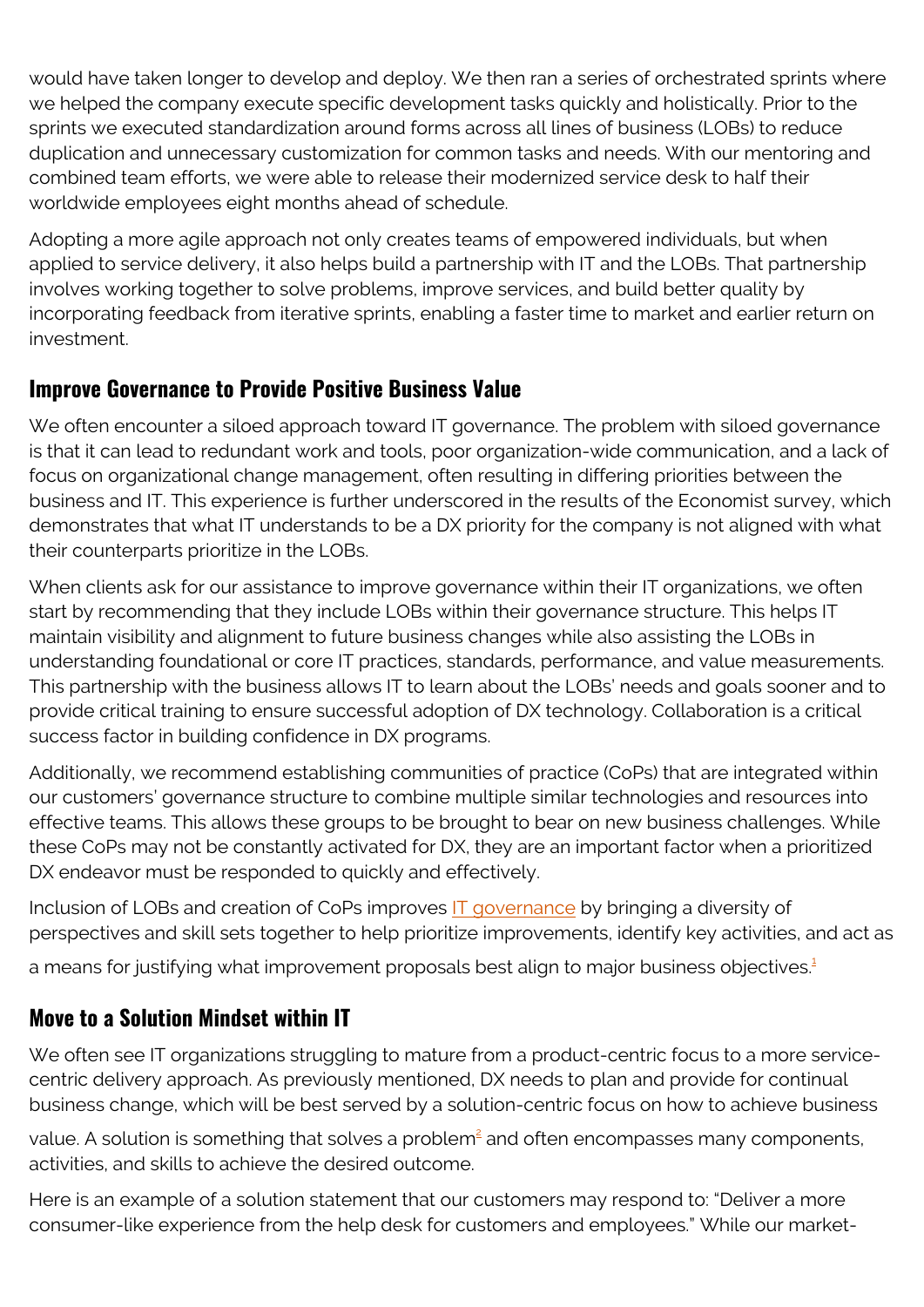leading technologies can help, achieving the goal requires a combination of people and process shifts along with the right tools and capabilities. That said, we start with the technology components that have the capabilities of interest. It may mean utilizing several products that offer machine learning and artificial intelligence capability to design "chatbots" for basic service desk assistance without human involvement. The use of chatbots offers IT organizations the power to reassign vital IT resources to the higher-level tasks desired by LOBs. The people and processes then need to shift so that the IT professionals can align their time more effectively and allow the technology to fulfill the lower level services. In this simple illustration, you can see how technology along with people and process shifts can provide a true solution to the experience requested by the LOBs.

## **Prioritize People and Employee Engagement**

Far too often we see DX increasing the pace of change and focused solely on technology adoption without effective employee engagement and enablement. From my experience, engaging employees at all levels of the business hierarchy and doing so regularly, most especially around DX, is a best practice. People perform better when they feel a sense of contributing to something important to the company, whether they are in IT or LOBs. According to Gallup, a lack of employee engagement costs American businesses anywhere from \$450 billion to \$550 billion a year in lost

productivity.<sup>[3](#page--1-0)</sup> Conversely, employees who are emotionally and mentally connected to their

organization work harder, stay longer, and motivate others to do the same.<sup>[4](#page--1-0)</sup>

Amidst rapid organizational changes like DX, focused leadership and clear communication efforts are key factors driving successful employee engagement. Moreover, budgeting time and funding for formal organizational change management to activate new governance structures that address the human element as a core part of comprehensive DX programs is the most effective way to ensure robust employee engagement. This organizational change management would then include and outline frequent, clear, and two-way communications about various tasks and milestones in the change process to which employees are actively contributing. For me, I've seen the power of hosting open forums where staff can ask tough questions and get honest answers about the future state and its impact on them and how that drastically increases employee engagement and a sense of connection to the goals. As a leader, it is motivating to get many questions because it affirms that there is commitment to what we are trying to achieve.

As you can see, there are many elements that IT can utilize to become better enablers of DX for the enterprise. IT has the opportunity with these components to achieve more and help make DX a way of life where they are a key contributor to innovation. It's fulfilling to see these things happen for enterprises and that's why I enjoy what I do. These elements seem so simple that they are often overlooked, but they set a strong foundation for ensuring DX is effective and enduring, breaking the mold of outdated perspectives and approaches.

If your company needs help in transitioning to become a DX enabler, [please fill out our form](https://blogs.bmc.com/forms/contact-customer-success-services.html) to speak to one of our experts and get started.

<sup>&</sup>lt;sup>1</sup> Watts, Stephen. "COBIT vs ITIL: Understanding IT Governance Frameworks." COBIT vs ITIL: Understanding IT Governance Frameworks, 2017, [www.bmc.com/blogs/cobit-vs-itil-understanding-governance-frameworks/.](https://blogs.bmc.com/blogs/cobit-vs-itil-understanding-governance-frameworks/)

<sup>&</sup>lt;sup>2</sup> "Solution." Merriam-Webster, Merriam-Webster, 2019, [www.merriam-webster.com/dictionary/solution](http://www.merriam-webster.com/dictionary/solution).

<sup>&</sup>lt;sup>3</sup> Sorensen, Susan, and Keri Garman. "Gallup." Gallup, 11 June 2013, <u>news.gallup.com/businessjournal/162953/tackle-employees-</u>